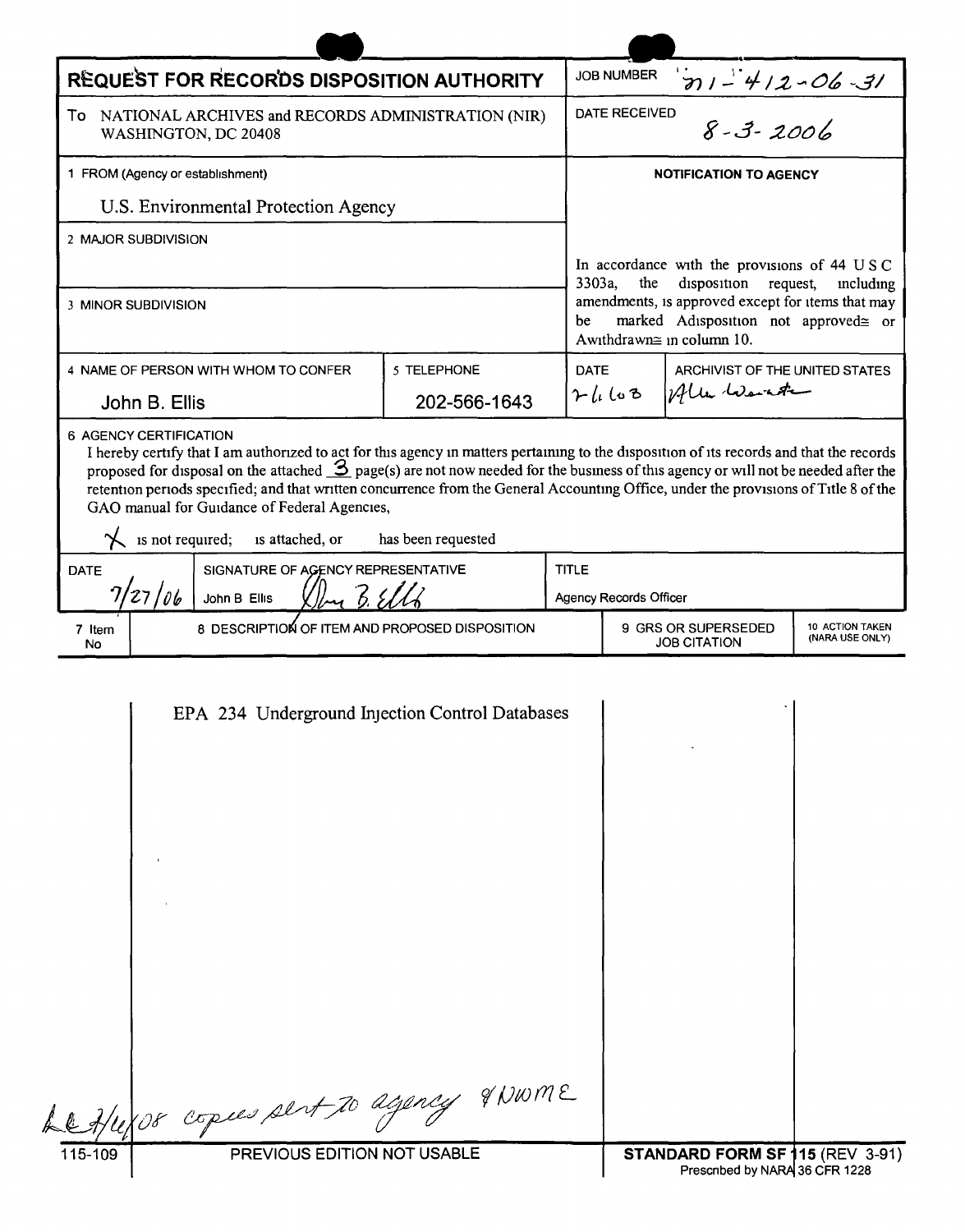# **EPA Records Schedule 234**

**Status:** Final,  $10/31/2009$ 

**Title:** Underground Injection Control Databases

**Program:** Water

**Applicability:** Regions

**Function: 108-025-03-01 -** Underground Injection Control

#### **NARA Disposal Authority:**

This schedule authorizes the disposition of the record copy in any media (media neutral), excluding any records already m electronic form. Records designated for permanent retention must be transferred to the National Archives in accordance with NARA standards at the time of transfer.

•  $N1-412-06-31$ 

#### **Description:**

The Underground Injection Control (UIC) program works WIth state, local, and tnbal governments to oversee underground injection of waste in order to prevent contamination of drinking water resources. The Underground Injection Control (UIC) databases mamtained by the regional program offices contam detailed information on well operators, adnurnstrative orders, permits and individual wells for all wells where EPA is the permitting authority. They track compliance schedules and inspections and include reports, some correspondence, mventory, and sampling and analytical data. They may also mclude notices of noncompliance that do not necessanly result in enforcement actions and compliance orders. They track both permitted and "rule-authonzed" wells. Rule-authorized wells were grandfathered in at the start of the UIC program, and operators with rule-authonzed wells are required to adhere to standards similar to those for permitted wells

Input for the databases comes from a vanety of sources, mcluding inventory forms submitted by operators when the program first started in the 1980s; permit apphcations; well test data; cornphance inspections; enforcement actions; and monitoring report data Information is extracted from source documents and keyed in manually.

Output mcludes reports on development of administrative orders; well mventory counts, workload reports; hstmgs of permit applications received year to date, and similar reports.

#### **Disposition Instructions:**

**Item a:** Electromc software program

- **• Disposable**
- Destroy when no longer needed to ensure access to, and use of, the electronic records throughout their authorized retention penod.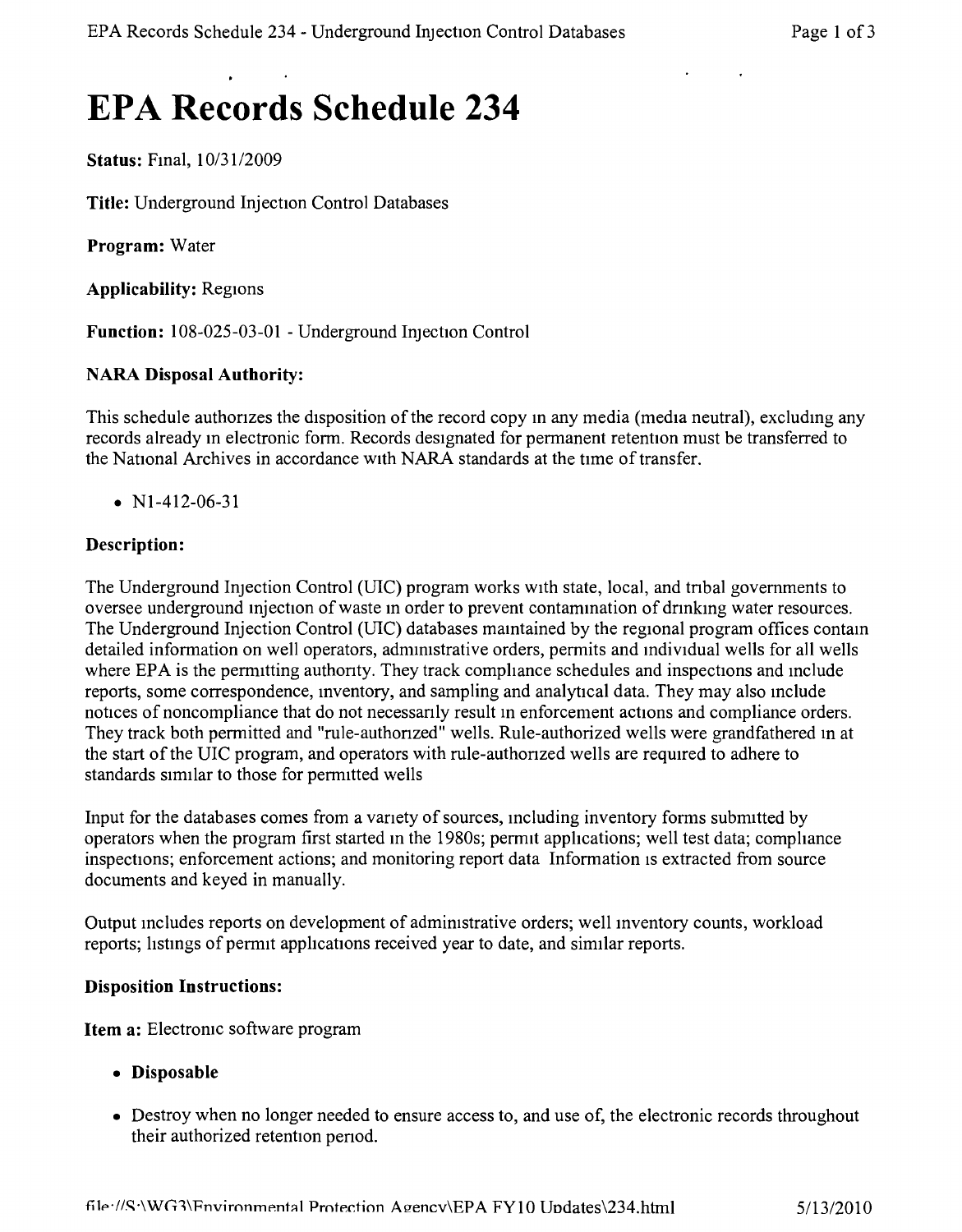#### **Item b:** Input

- **• Varies**
- Follow instructions for EPA 171.

## **Item c:** Electronic data

- **• Permanent**
- Close at each major version change.
- Transfer to the National Archives after file closure, as specified in 36 CFR 1235.44-1235.50 or standards applicable at the time.

**Item d:** Output and reports

- **• Varies**
- File with related records and follow instructions for the related records.

**Item e:** System documentation

- **• Permanent**
- Transfer to the National Archives those records necessary to document how the system captures, manipulates, and outputs data, as specified in 36 CFR 1235.44-1235.50 or standards applicable at the time. Documentation is transferred with the electronic data (item c).

## **Guidance:**

UIC permits are covered in EPA 205. See EPA 207 for enforcement action files and EPA 211 for cornphance files. The Underground Injection Control (VIC) Program Summary System mamtamed by headquarters is covered in EPA 432. RCRA land disposal records are covered in EPA 478 for RCRA generators, transporters, and TSD facilities and EPA 206 for RCRA corrective actions.

## **Reasons for Disposition:**

The following changes were made m the *10/3112009* version:

- Revised wording in disposition instructions for items a, b and d.
- Revised title of disposition item e.
- • Updated cross references.

EPA regional offices maintain separate databases containmg detailed information on wells mcluding well operators, ownership, nature and type of wells, operatmg status, and permits. Implementation vanes from region to region, Some mformation from these regional systems is extracted and sent to EPA headquarters for the VIC Program Summary System, scheduled as *Nl-412-95-4/4* (EPA series 432).

Regional systems may include facility information from tribal lands. In the EPA regional office in

file://S:\WG3\Environmental Protection Agency\EPA FY10 Updates\234.html 5/13/2010